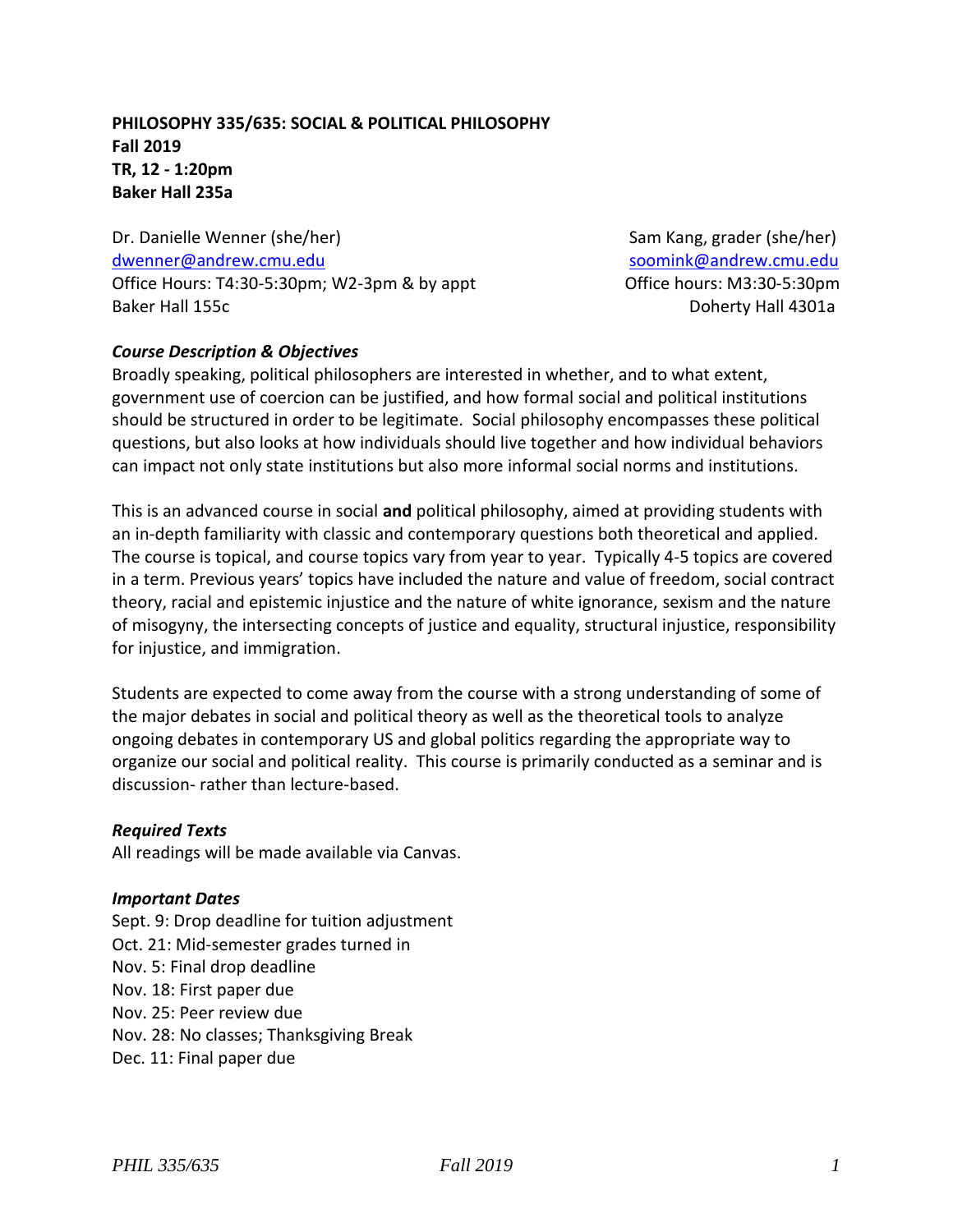#### *Course Requirements*

*The learning curve for reading and writing philosophical materials is steep, and early feedback will be important to you in improving your work. Homework assignments are structured to improve students' reading habits, analytical skills, and writing. If you are struggling with written assignments, make use of either my or the grader's office hours.*

## Homework and Short Response Pieces – 25%

*Over the course of the semester, there will be several short writing assignments. Assignment specifics are posted on Canvas. Students are responsible for knowing about class assignments. Note that assignment due dates vary by day of the week. Students who are unable to complete short writing assignments by the assigned time will be granted reasonable extensions, provided that an extension is requested in advance.*

#### First Term Paper – 25%

*Each student will write a term paper of approximately 3000 words critically engaging with a topic relevant to the course. The term paper may be a more fully developed version of a short writing assignment, or an independent work. All term paper topics must be approved by me in advance. Further details about the term paper will be provided in class. Your first term paper is due no later than 12pm (noon) on Monday, November 18 th . Students who are unable to meet this deadline will be granted a reasonable extension, provided that an extension is requested in advance.*

#### Peer Review – 10%

*Each student will be required to write a critical review and response to another student's first term paper. These reviews should critically but charitably discuss the paper under review, raise questions of interpretation, present worries and objections, and provide alternative possibilities. The goal of the peer review is to provide constructive criticism which will help the recipient to consider new objections and improve their work. Peer reviews are due no later than 12pm (noon) on Monday, November 25 th . Peer reviews will be discussed with paper authors in class on Tuesday, November 26th . Note that this is the Tuesday before Thanksgiving. Students not in attendance for that discussion will receive an automatic 20% deduction on their peer review grade.*

## Second Term Paper – 30%

*Graded term papers with comments from both me and your peer reviewer will be*  returned to you by Monday, December 2<sup>nd</sup>. Students will re-write their term papers in light of the comments received. Final papers are due no later than **10pm on** Wednesday, December 11<sup>th</sup>. Students who are unable to meet this deadline will be *granted a reasonable extension, provided that an extension is requested in advance.*

Attendance & Class Participation – 10%

*10% of your grade consists of participation in in-class discussions of the readings and regular class attendance. You should attend each class ready to engage in discussion and critical assessment of the readings. Class meetings will frequently involve in-class activities. All students begin the term with full (10 points) participation grade. Any inclass activity that is missed or which a student cannot contribute to due to failure to do the assigned reading results in an automatic deduction of 1 participation point. Participation points can also be lost due to patterns of absenteeism.*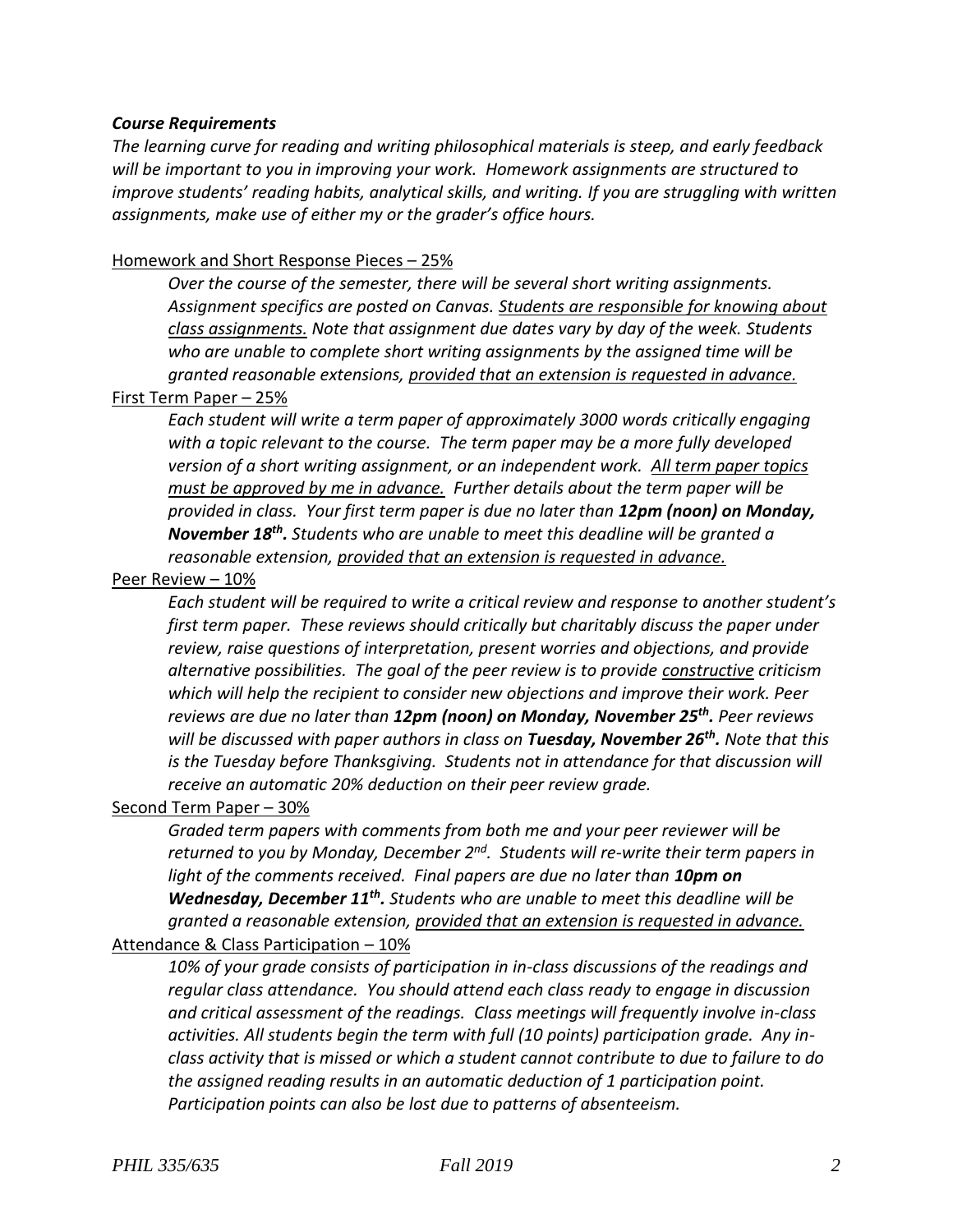# *Class Policies*

## Late Assignments

It is the responsibility of the student to have all assignments submitted no later than the assigned deadline, and all readings completed before the beginning of each class meeting. All late assignments will be penalized half a letter grade (5 points) for every calendar day or portion of a calendar day that they are late. **Short writing assignments submitted more than 3 calendar days late will receive a 0. Papers submitted more than 7 calendar days late will receive a 0.** Requests for reasonable accommodation will be granted but must be made in advance.

## Attendance

Attendance is not taken, but a pattern of missed classes will be noticed and will impact your attendance and class participation grade. Missing a significant number of class meetings is also likely to impact your grade through your performance on class assignments. Students who miss a class day on which an in-class activity is conducted will have one point automatically deducted from their participation grade. Students who miss class are responsible for discovering on their own or from classmates any material missed or changes to class assignments. **Email requests from students asking what they missed during unexcused absences will be ignored.**

#### Participation

Philosophical inquiry is a joint endeavor, and the quality of this course will depend crucially on your thoughtful, considerate engagement with the readings and with each other. We will be discussing controversial topics about which many of you will have strong feelings. However, our purpose in this class is to **move past feelings and opinions**, and to evaluate and provide **reasoned arguments** for and against various positions on these issues. **Disrespectful comments towards other students will not be tolerated.** Students should come to class having closely read and thought about all assigned materials. This requires, *at a minimum*:

- Determining the key point(s) the author is trying to establish or criticize;
- Understanding why the author considers it/them to be important;
- Identifying the reason(s) the author gives in support of the conclusion; and
- Considering whether those reasons are both (a) true or correct, and (b) actually in support of the author's conclusion.

Students are encouraged to take notes while reading, and to come to class with questions about, and criticisms of, the readings.

## Communication

Students are not always familiar with the norms governing professional correspondence. Please use the following resource to inform your understanding of what is expected from communications in a professional environment: [https://medium.com/@lportwoodstacer/how](https://medium.com/@lportwoodstacer/how-to-email-your-professor-without-being-annoying-af-cf64ae0e4087#.gyje2zezg)[to-email-your-professor-without-being-annoying-af-cf64ae0e4087#.gyje2zezg.](https://medium.com/@lportwoodstacer/how-to-email-your-professor-without-being-annoying-af-cf64ae0e4087#.gyje2zezg) **Please note that I do not read or respond to student emails outside of normal business hours (i.e. if you email me in the evening, you will not receive a response until the next weekday morning).**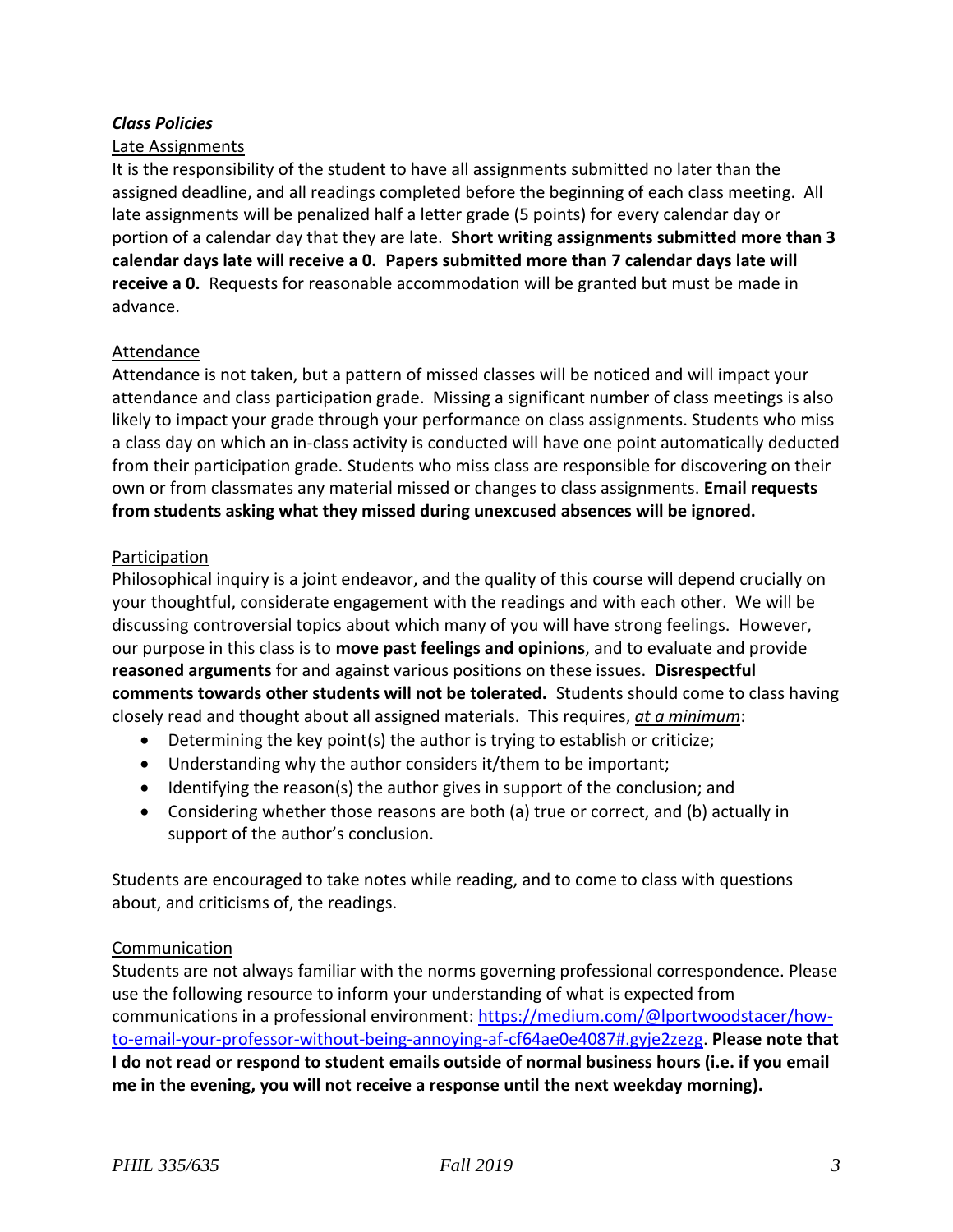# Grading

Grades are assigned on the following scale:

| A | 90-100  | D   | 60-69.9    |
|---|---------|-----|------------|
| B | 80-89.9 | R/F | $0 - 59.9$ |
| C | 70-79.9 |     |            |

While I recognize that grade inflation has generated the expectation that a "B" should be fairly easy to achieve, and an "A" not too hard, it is not the case that instructors are obligated to inflate grades. I also recognize that receiving a lower grade than one has come to expect can be traumatic. However, in this class grades mean what they are intended to mean. A "C" represents a satisfactory or average performance, and is nothing to be ashamed of. A "B" is a good performance, and something to be proud of. An "A" indicates outstanding or truly exemplary work. There is a steep learning curve to reading and writing philosophy effectively, which should provide you with strong incentives to work hard at the beginning of the semester and receive the kind of feedback you will need to excel in your written assignments.

## Academic Integrity & Plagiarism

Plagiarism refers to the use of any ideas or words from another person or source without appropriate citation. All sources used for course assignments should be appropriately cited, including information found on the internet, in course readings, or from class discussions. If you are unsure about whether or not to cite something, err on the side of caution. I have a zero-tolerance policy for cheating: **Any student found to have plagiarized on any assignment will receive a failing grade for the assignment, and at my discretion, for the entire course.** Additionally, all available institutional penalties will be sought.

## Technology in the Classroom

I and your classmates put a great deal of time and effort into preparing for an interesting class discussion, and you are expected to do the same. When entering the classroom, please place your phone on "silent" and put it away for the duration of our meeting. If there is an urgent need to keep your phone on during a particular class period, please inform me at the beginning of class, sit where you can leave the room without distracting others, and keep your phone on vibrate. Students are permitted but discouraged from using laptops during class. While typing is faster than writing for many of us, using a computer during discussion significantly distracts from what is going on and leads to disengagement from those around you. While some users can successfully use a computer without multitasking, most cannot – it is hard not to take a down moment to check your email or look at your calendar. But studies have shown that this kind of multitasking during class not only causes the computer user's learning to suffer, but also that of the students sitting nearby who can see the screen.<sup>1</sup> Moreover, recent research has shown that students take better notes, and learn more, when they take notes via longhand instead of on a computer. 2

 $\overline{a}$ 

<sup>&</sup>lt;sup>1</sup> Sana, F., T. Weston and N. J. Cepeda (2013). "Laptop multitasking hinders classroom learning for both users and nearby peers." Computers & Education **62**: 24-31.

 $<sup>2</sup>$  Mueller, P. A. and D. M. Oppenheimer (2014). "The Pen is Mightier Than the Keyboard: Advantages of Longhand over Laptop</sup> Note Taking." Psychological Science **25**: 1159-1168.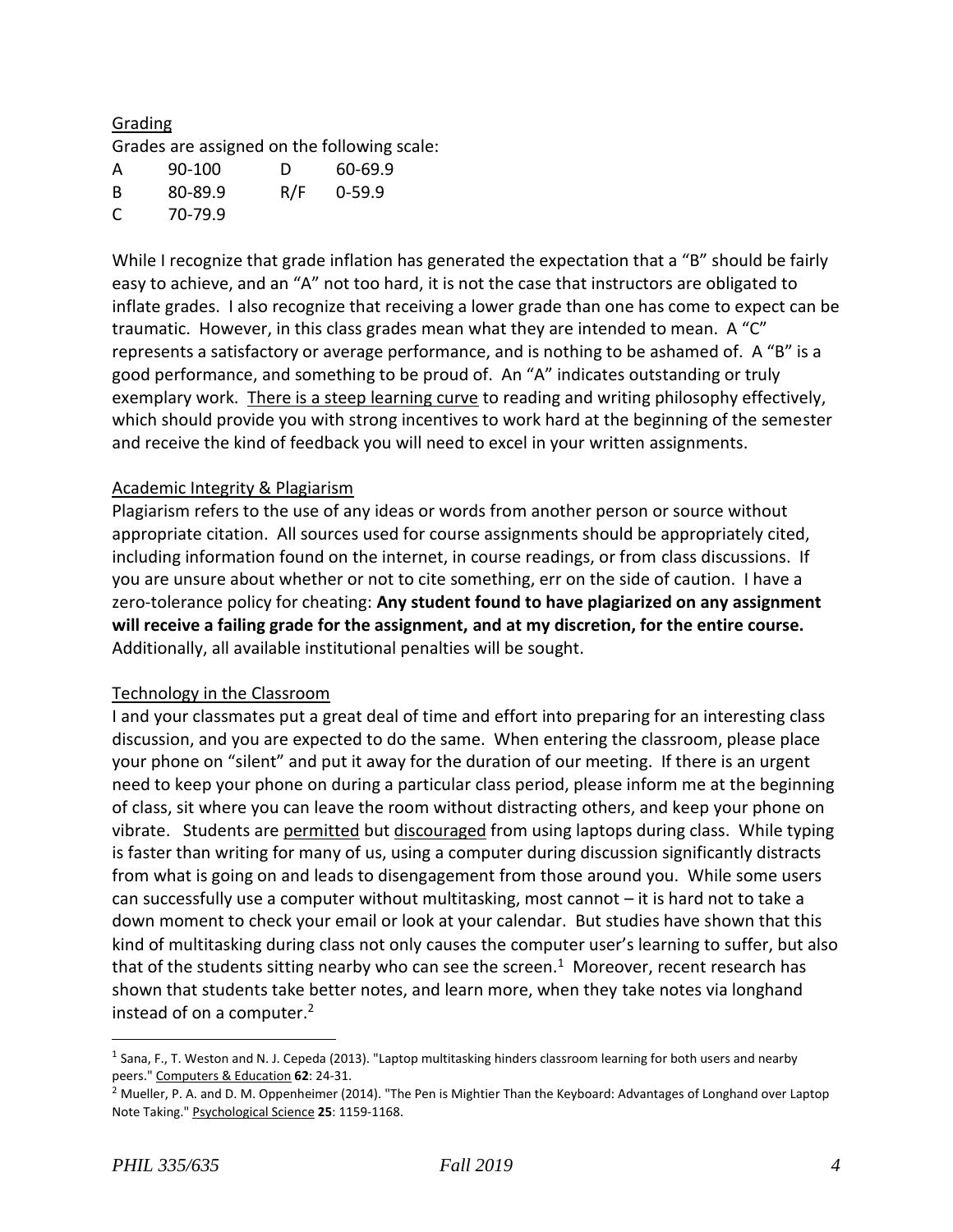## Videotaping and Audio Recording

Videotaping and audio recording are prohibited without the express written permission of the instructor.

#### Disability Accommodations

**Students with disabilities are legally entitled to reasonable accommodation to ensure equal access to education.** If you have a disability and have an accommodation letter from the Disability Resources office, I encourage you to discuss your accommodations and needs with me as early in the semester as possible. I will work with you to ensure that accommodations are provided as appropriate.

The ADA defines a disability as a medical condition that substantially limits one or more life activities – including things like walking, sleeping, taking care of yourself, learning, and regulating your emotions – or major bodily functions. If you have a medical condition, *including mental health conditions*, that significantly interferes with your schoolwork, you probably qualify. You do not need to disclose your condition to your instructors to receive accommodations.

Some students will need accommodations in college who did not need them before. If you suspect that you may have a disability and would benefit from accommodations but are not yet registered with the Office of Disability Resources, I encourage you to contact them at [access@andrew.cmu.edu.](mailto:access@andrew.cmu.edu) It is important to reach out sooner than later, as most accommodations are only forward-looking modifications to class expectations, rather than mitigating low grades you may have already received.

More generally: take care of yourself. Do your best to maintain a healthy lifestyle this semester by eating well, exercising, avoiding excess substance use, getting enough sleep, and taking some time to relax. Also: make use of the resources available to you to manage the stresses and anxieties that we all experience sometimes. An important part of maturing is learning how and when to ask for help. Asking for help sooner rather than later can in many cases help to avert more serious crises. If you or anyone you know is experiencing anxiety or depression, I encourage you to seek support. You can contact Counseling and Psychological Services (CaPS) at [412-268-2922](tel:(412)%20268-2922) or visit their website at [http://www.cmu.edu/counseling/.](http://www.cmu.edu/counseling/) Consider reaching out to a friend, faculty or family member you trust for help getting connected to the support that you need.

I am committed to providing students with equal access to this class. If you are struggling – whether because of a medical condition or otherwise – please come talk to me. It is an expectation in my classroom that both students and I see everyone as a whole person. Self-care is valid and important work, and should take priority over this class. You cannot pour from an empty cup. Prioritize caring for your health, both physical and mental.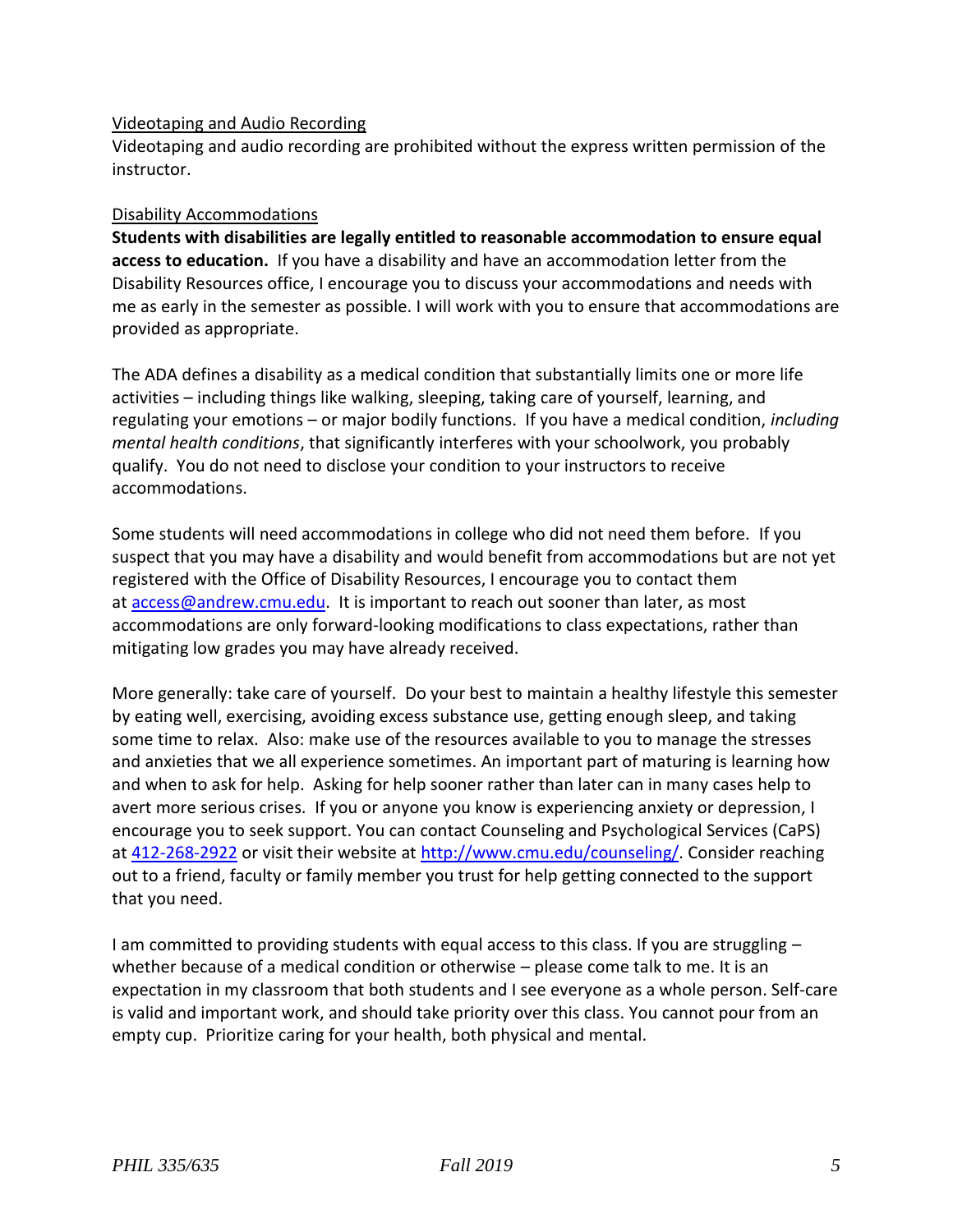# **Outline of Topics & Tentative Schedule of Readings**

*(All dates and readings are subject to change. You will always be informed of what to read for the next class at the end of the previous meeting.)*

## **Part I: Debates About Free Speech**

## *Aug. 27: Course introduction; Campus Free Speech*

- Neil Levy. "Why no-platforming is sometimes a justifiable position." Available at: <https://aeon.co/ideas/why-no-platforming-is-sometimes-a-justifiable-position>
- Eric Heinz. "Israel, no-platforming and why there's no such thing as 'narrow exceptions' to campus free speech." Available at: [https://theconversation.com/israel-no-platforming](https://theconversation.com/israel-no-platforming-and-why-theres-no-such-thing-as-narrow-exceptions-to-campus-free-speech-76907)[and-why-theres-no-such-thing-as-narrow-exceptions-to-campus-free-speech-76907](https://theconversation.com/israel-no-platforming-and-why-theres-no-such-thing-as-narrow-exceptions-to-campus-free-speech-76907)

# *Aug. 29: Freedom of Speech and Conscience*

John Stuart Mill. ([1859] 1991). "Freedom of Speech and Conscience" (*On Liberty* ch. 2). *On Liberty and Other Essays.* Ed. J. Gray. Oxford, Oxford University Press.

# *Sept. 3: Propaganda and Shared Reality*

- Jason Stanley. (2018). "Unreality." *How Fascism Works: The Politics of Us and Them.* New York, Random House, ch. 4.
- David V. Johnson. (2019). "How do we pry apart the true and compelling from the false and toxic?" Available at: [https://aeon.co/ideas/how-do-we-pry-apart-the-true-and](https://aeon.co/ideas/how-do-we-pry-apart-the-true-and-compelling-from-the-false-and-toxic)[compelling-from-the-false-and-toxic](https://aeon.co/ideas/how-do-we-pry-apart-the-true-and-compelling-from-the-false-and-toxic)

## *Sept. 5: Power Differentials in the Regulation of Speech*

Laura Beth Nielson. (2012). "Power in Public: Reactions, Responses, and Resistances to Offensive Public Speech." *Speech & Harm: Controversies Over Free Speech*, eds. Ishani Maitra & Mary Kate McGowan. Oxford, Oxford University Press, 148-173.

## *Sept. 10: Speech and Harm*

Lynne Tirrell. (2012). "Genocidal Language Games." *Speech & Harm: Controversies Over Free Speech*, eds. Ishani Maitra & Mary Kate McGowan. Oxford, Oxford University Press, 174- 221.

# **Part II: What is (In)Justice?**

## *Sept. 12: Entitlement Theory*

Robert Nozick. (1974). "Distributive Justice." *Anarchy, State, and Utopia.* New York, Basic Books, ch. 7 section 1.

## *Sept. 17: Self-Ownership*

G.A. Cohen. (1995). "Self-Ownership, World Ownership, and Equality." *Self-Ownership, Freedom, and Equality*. Cambridge, Cambridge University Press, ch. 3.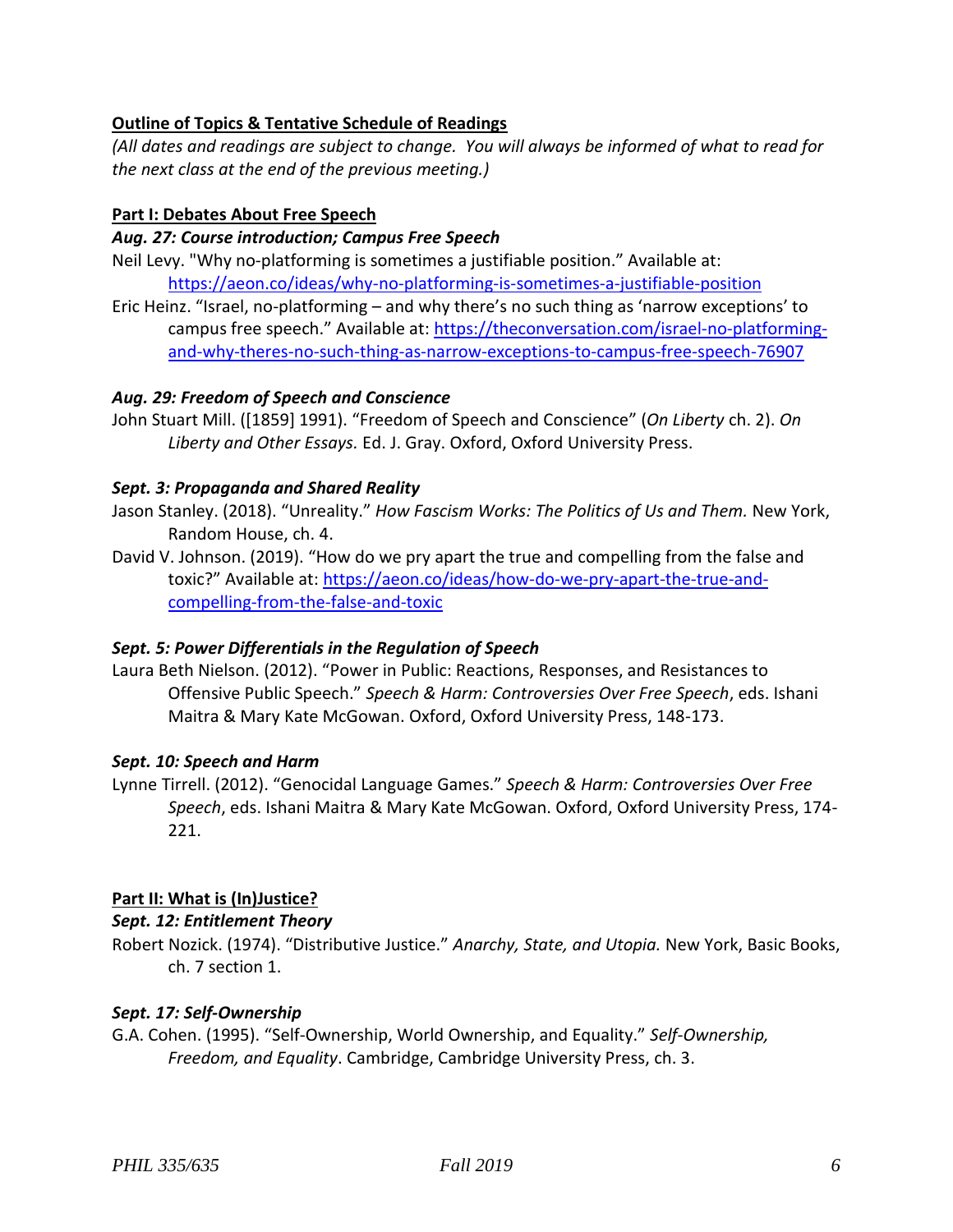## *Sept. 19: Two Principles of Justice*

John Rawls. (1972). *A Theory of Justice*. Cambridge, Harvard University Press, ch. 1, §§1-4; ch. 2, §§11-13, 17; ch. 3, §§24-26.

#### *Sept. 24: Two Principles of Justice, cont'd.*

Rawls, cont'd.

#### *Sept. 26: The Nature of Egalitarianism*

Thomas Scanlon. (1996). "The Diversity of Objections to Inequality." *Lindley Lecture, University of Kansas.* **Sections I & II only.**

#### *Oct. 1: The Nature of Egalitarianism, cont'd*

Samuel Scheffler. (2003). "What is Egalitarianism?" *Philosophy & Public Affairs* **31**(1): 5-39.

## *Oct. 3:* **DISCUSSION OF TERM PAPER ASSIGNMENT; NO READINGS. ATTENDANCE MANDATORY.**

#### *Oct. 8: Oppression*

Iris Marion Young. (1990). "Five Faces of Oppression." *Justice and the Politics of Difference.* Princeton, Princeton University Press, ch. 2.

#### *Oct. 10: Racial Inequality*

Christopher Lebron. (2014). "Equality from a Human Point of View." *Critical Philosophy of Race*  2(2): 125-159.

#### *Oct. 15: White Ignorance*

Charles Mills. (2007). White Ignorance. Race and Epistemologies of Ignorance. S. Sullivan and N. Tuana. Albany, State University of New York Press**:** 13-38.

#### *Oct. 17: Maintaining & Managing Ignorance*

Elizabeth V. Spelman. (2007). Managing Ignorance. Race and Epistemologies of Ignorance. S. Sullivan and N. Tuana. Albany, State University of New York Press**:** 119-131.

#### *Oct. 22: Epistemic Virtue & Vice*

José Medina. (2013). "Active Ignorance, Epistemic Others, and Epistemic Friction." *The Epistemology of Resistance.* Oxford, Oxford University Press, ch. 1.

#### *Oct. 24:* **WRITING WORKSHOP, NO READINGS. ATTENDANCE MANDATORY.**